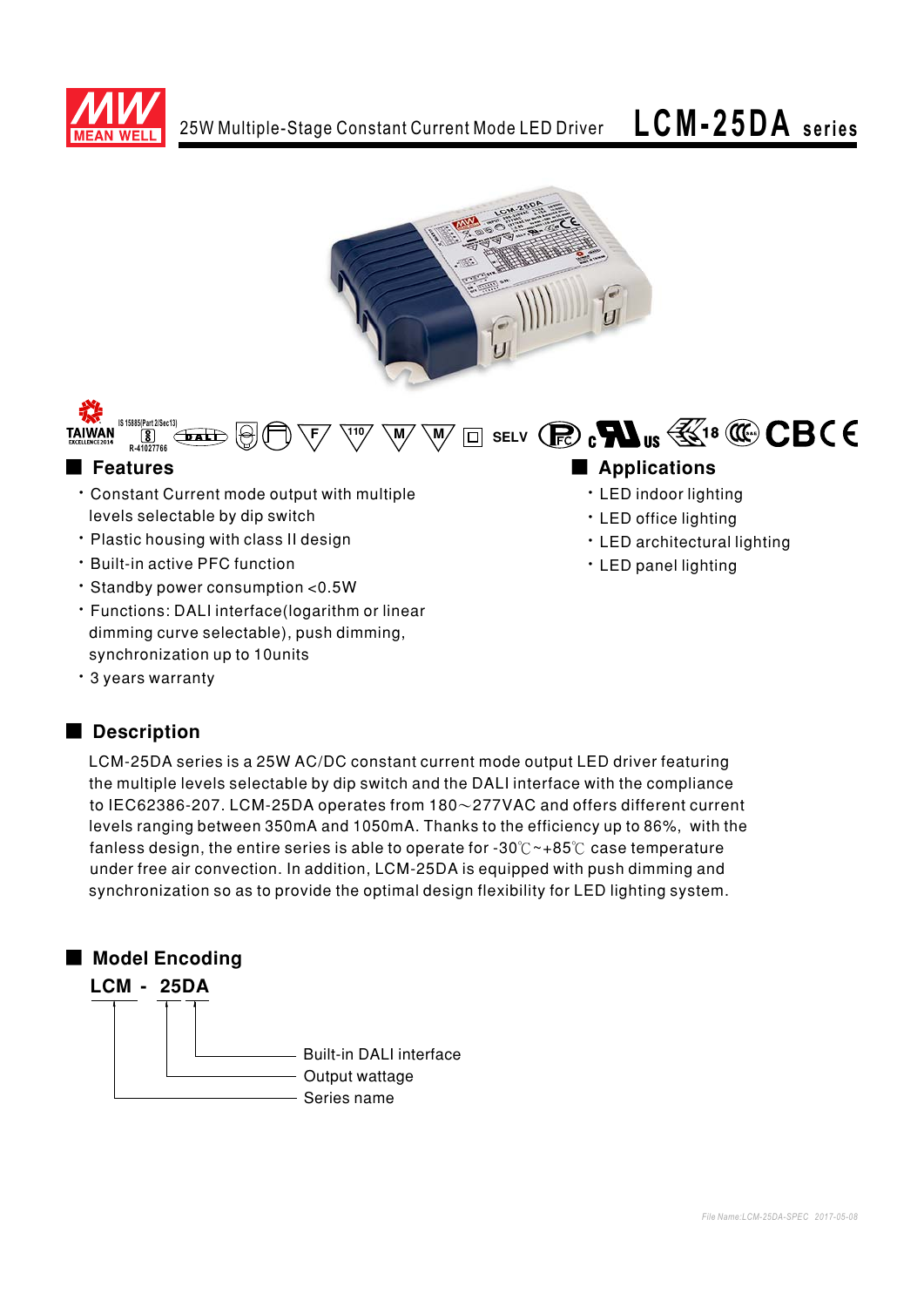

### **SPECIFICATION**

| <b>MODEL</b>                      |                                                                                                                                                                                                                                                                                                                                                                                                                                                                                                                                                                                                                                                                                                                                                                                              | LCM-25DA                                                                                                         |           |           |                |           |           |  |  |  |
|-----------------------------------|----------------------------------------------------------------------------------------------------------------------------------------------------------------------------------------------------------------------------------------------------------------------------------------------------------------------------------------------------------------------------------------------------------------------------------------------------------------------------------------------------------------------------------------------------------------------------------------------------------------------------------------------------------------------------------------------------------------------------------------------------------------------------------------------|------------------------------------------------------------------------------------------------------------------|-----------|-----------|----------------|-----------|-----------|--|--|--|
|                                   |                                                                                                                                                                                                                                                                                                                                                                                                                                                                                                                                                                                                                                                                                                                                                                                              | Current level selectable via DIP switch, please refer to"DIP SWITCH TABLE" section                               |           |           |                |           |           |  |  |  |
| <b>OUTPUT</b>                     | <b>CURRENT LEVEL</b>                                                                                                                                                                                                                                                                                                                                                                                                                                                                                                                                                                                                                                                                                                                                                                         | 350mA                                                                                                            | 500mA     | 600mA     | 700mA(default) | 900mA     | 1050mA    |  |  |  |
|                                   | <b>RATED POWER</b>                                                                                                                                                                                                                                                                                                                                                                                                                                                                                                                                                                                                                                                                                                                                                                           | 18.9W                                                                                                            | 25.2W     |           |                |           |           |  |  |  |
|                                   | DC VOLTAGE RANGE                                                                                                                                                                                                                                                                                                                                                                                                                                                                                                                                                                                                                                                                                                                                                                             | $6 - 54V$                                                                                                        | $6 - 50V$ | $6 - 42V$ | $6 - 36V$      | $6 - 28V$ | $6 - 24V$ |  |  |  |
|                                   | <b>OPEN CIRCUIT VOLTAGE (max.)</b>                                                                                                                                                                                                                                                                                                                                                                                                                                                                                                                                                                                                                                                                                                                                                           | 59V                                                                                                              |           |           | 41V            |           |           |  |  |  |
|                                   | <b>CURRENT RIPPLE</b>                                                                                                                                                                                                                                                                                                                                                                                                                                                                                                                                                                                                                                                                                                                                                                        | 5.0% max. @rated current                                                                                         |           |           |                |           |           |  |  |  |
|                                   | <b>CURRENT TOLERANCE</b>                                                                                                                                                                                                                                                                                                                                                                                                                                                                                                                                                                                                                                                                                                                                                                     | ±5%                                                                                                              |           |           |                |           |           |  |  |  |
|                                   | <b>SETUP TIME</b><br>Note.3                                                                                                                                                                                                                                                                                                                                                                                                                                                                                                                                                                                                                                                                                                                                                                  | 500ms / 230VAC                                                                                                   |           |           |                |           |           |  |  |  |
|                                   | <b>VOLTAGE RANGE</b><br>Note.2                                                                                                                                                                                                                                                                                                                                                                                                                                                                                                                                                                                                                                                                                                                                                               | 180~277VAC<br>254~392VDC<br>(Please refer to "STATIC CHARACTERISTIC" section)                                    |           |           |                |           |           |  |  |  |
| <b>INPUT</b>                      | <b>FREQUENCY RANGE</b>                                                                                                                                                                                                                                                                                                                                                                                                                                                                                                                                                                                                                                                                                                                                                                       | $47 - 63$ Hz                                                                                                     |           |           |                |           |           |  |  |  |
|                                   | <b>POWER FACTOR (Typ.)</b>                                                                                                                                                                                                                                                                                                                                                                                                                                                                                                                                                                                                                                                                                                                                                                   | PF≥0.94/230VAC, PF≥0.91/277VAC@full load<br>(Please refer to "POWER FACTOR (PF) CHARACTERISTIC" section)         |           |           |                |           |           |  |  |  |
|                                   | <b>TOTAL HARMONIC DISTORTION</b>                                                                                                                                                                                                                                                                                                                                                                                                                                                                                                                                                                                                                                                                                                                                                             | THD<20%(@load≧50%/230VAC; @load≧75%/277VAC)<br>(Please refer to "TOTAL HARMONIC DISTORTION(THD)" section)        |           |           |                |           |           |  |  |  |
|                                   | <b>EFFICIENCY (Typ.)</b><br>Note.4                                                                                                                                                                                                                                                                                                                                                                                                                                                                                                                                                                                                                                                                                                                                                           | 86%                                                                                                              |           |           |                |           |           |  |  |  |
|                                   | <b>AC CURRENT (Typ.)</b>                                                                                                                                                                                                                                                                                                                                                                                                                                                                                                                                                                                                                                                                                                                                                                     | 0.15A/277VAC<br>0.17A/230VAC                                                                                     |           |           |                |           |           |  |  |  |
|                                   | <b>INRUSH CURRENT (Typ.)</b>                                                                                                                                                                                                                                                                                                                                                                                                                                                                                                                                                                                                                                                                                                                                                                 | COLD START 20A(twidth=260µs measured at 50% Ipeak) at 230VAC; Per NEMA 410                                       |           |           |                |           |           |  |  |  |
|                                   | MAX. No. of PSUs on 16A<br><b>CIRCUIT BREAKER</b>                                                                                                                                                                                                                                                                                                                                                                                                                                                                                                                                                                                                                                                                                                                                            | 26 units (circuit breaker of type B) / 44 units (circuit breaker of type C) at 230VAC                            |           |           |                |           |           |  |  |  |
|                                   | <b>LEAKAGE CURRENT</b>                                                                                                                                                                                                                                                                                                                                                                                                                                                                                                                                                                                                                                                                                                                                                                       | <0.5mA / 240VAC                                                                                                  |           |           |                |           |           |  |  |  |
|                                   | <b>STANDBY POWER</b><br><b>CONSUMPTION Note.5</b>                                                                                                                                                                                                                                                                                                                                                                                                                                                                                                                                                                                                                                                                                                                                            | < 0.5W                                                                                                           |           |           |                |           |           |  |  |  |
| <b>PROTECTION</b>                 | <b>SHORT CIRCUIT</b>                                                                                                                                                                                                                                                                                                                                                                                                                                                                                                                                                                                                                                                                                                                                                                         | Constant current limiting, recovers automatically after fault condition is removed                               |           |           |                |           |           |  |  |  |
|                                   | <b>OVER TEMPERATURE</b>                                                                                                                                                                                                                                                                                                                                                                                                                                                                                                                                                                                                                                                                                                                                                                      | Shut down o/p voltage, recovers automatically after temperature goes down                                        |           |           |                |           |           |  |  |  |
| <b>FUNCTION</b>                   | <b>DIMMING</b>                                                                                                                                                                                                                                                                                                                                                                                                                                                                                                                                                                                                                                                                                                                                                                               | Please refer to "DIMMING OPERATION" section                                                                      |           |           |                |           |           |  |  |  |
|                                   | <b>SYNCHRONIZATION</b>                                                                                                                                                                                                                                                                                                                                                                                                                                                                                                                                                                                                                                                                                                                                                                       | Please refer to "SYNCHRONIZATION OPERATION" section                                                              |           |           |                |           |           |  |  |  |
|                                   | <b>WORKING TEMP.</b>                                                                                                                                                                                                                                                                                                                                                                                                                                                                                                                                                                                                                                                                                                                                                                         | Tcase=-30 ~ +85°C (Please refer to " OUTPUT LOAD vs TEMPERATURE" section)                                        |           |           |                |           |           |  |  |  |
|                                   | <b>MAX. CASE TEMP.</b>                                                                                                                                                                                                                                                                                                                                                                                                                                                                                                                                                                                                                                                                                                                                                                       | Tcase=+85 $°C$                                                                                                   |           |           |                |           |           |  |  |  |
| <b>ENVIRONMENT</b>                | <b>WORKING HUMIDITY</b>                                                                                                                                                                                                                                                                                                                                                                                                                                                                                                                                                                                                                                                                                                                                                                      | $20 \sim 90\%$ RH non-condensing                                                                                 |           |           |                |           |           |  |  |  |
|                                   | <b>STORAGE TEMP., HUMIDITY</b>                                                                                                                                                                                                                                                                                                                                                                                                                                                                                                                                                                                                                                                                                                                                                               | $-40 \sim +80^{\circ}$ C, 10 ~ 95% RH                                                                            |           |           |                |           |           |  |  |  |
|                                   | <b>TEMP. COEFFICIENT</b>                                                                                                                                                                                                                                                                                                                                                                                                                                                                                                                                                                                                                                                                                                                                                                     | $\pm 0.03\%$ /°C (0 ~ 50°C)                                                                                      |           |           |                |           |           |  |  |  |
|                                   | VIBRATION                                                                                                                                                                                                                                                                                                                                                                                                                                                                                                                                                                                                                                                                                                                                                                                    | 10 ~ 500Hz, 2G 10min./1cycle, period for 60min. each along X, Y, Z axes                                          |           |           |                |           |           |  |  |  |
| <b>SAFETY &amp;</b><br><b>EMC</b> | <b>SAFETY STANDARDS</b>                                                                                                                                                                                                                                                                                                                                                                                                                                                                                                                                                                                                                                                                                                                                                                      | UL8750, CSA C22.2 NO.250.0-08, ENEC EN61347-1, EN61347-2-13, EN62384 independent, GB19510.14, GB19510.1 approved |           |           |                |           |           |  |  |  |
|                                   | <b>DALI STANDARDS</b>                                                                                                                                                                                                                                                                                                                                                                                                                                                                                                                                                                                                                                                                                                                                                                        | Comply with IEC62386-101, 102, 207                                                                               |           |           |                |           |           |  |  |  |
|                                   | <b>WITHSTAND VOLTAGE</b>                                                                                                                                                                                                                                                                                                                                                                                                                                                                                                                                                                                                                                                                                                                                                                     | I/P-O/P:3.75KVAC; I/P-DA±:1.875KVAC; O/P-DA±:1.875KVAC                                                           |           |           |                |           |           |  |  |  |
|                                   | <b>ISOLATION RESISTANCE</b>                                                                                                                                                                                                                                                                                                                                                                                                                                                                                                                                                                                                                                                                                                                                                                  | I/P-O/P:>100M Ohms / 500VDC / 25℃/ 70% RH                                                                        |           |           |                |           |           |  |  |  |
|                                   | <b>EMC EMISSION Note.6</b>                                                                                                                                                                                                                                                                                                                                                                                                                                                                                                                                                                                                                                                                                                                                                                   | Compliance to EN55015, EN61000-3-2 Class C(@load ≥50%); EN61000-3-3; GB17625.1, GB17743                          |           |           |                |           |           |  |  |  |
|                                   | <b>EMC IMMUNITY</b>                                                                                                                                                                                                                                                                                                                                                                                                                                                                                                                                                                                                                                                                                                                                                                          | Compliance to EN61000-4-2,3,4,5,6,8,11, EN61547, light industry level(surge immunity Line-Line 2KV)              |           |           |                |           |           |  |  |  |
| <b>OTHERS</b>                     | <b>MTBF</b>                                                                                                                                                                                                                                                                                                                                                                                                                                                                                                                                                                                                                                                                                                                                                                                  | 213.3K hrs min.<br>MIL-HDBK-217F $(25^{\circ}C)$                                                                 |           |           |                |           |           |  |  |  |
|                                   | <b>DIMENSION</b><br><b>PACKING</b>                                                                                                                                                                                                                                                                                                                                                                                                                                                                                                                                                                                                                                                                                                                                                           | 105*68*23mm (L*W*H)                                                                                              |           |           |                |           |           |  |  |  |
|                                   |                                                                                                                                                                                                                                                                                                                                                                                                                                                                                                                                                                                                                                                                                                                                                                                              | 0.17Kg; 72pcs/13.2Kg/1.04CUFT                                                                                    |           |           |                |           |           |  |  |  |
| <b>NOTE</b>                       | 1. All parameters NOT specially mentioned are measured at 230VAC input, rated current and 25°C of ambient temperature.<br>2. De-rating may be needed under low input voltages. Please refer to "STATIC CHARACTERISTIC" sections for details.<br>3. Length of set up time is measured at first cold start. Turning ON/OFF the driver may lead to increase of the set up time.<br>4. Efficiency is measured at 500mA/50V output set by DIP switch.<br>5. Standby power consumption is measured at 230VAC.<br>6. The driver is considered as a component that will be operated in combination with final equipment. Since EMC performance will be affected by the<br>complete installation, the final equipment manufacturers must re-qualify EMC Directive on the complete installation again. |                                                                                                                  |           |           |                |           |           |  |  |  |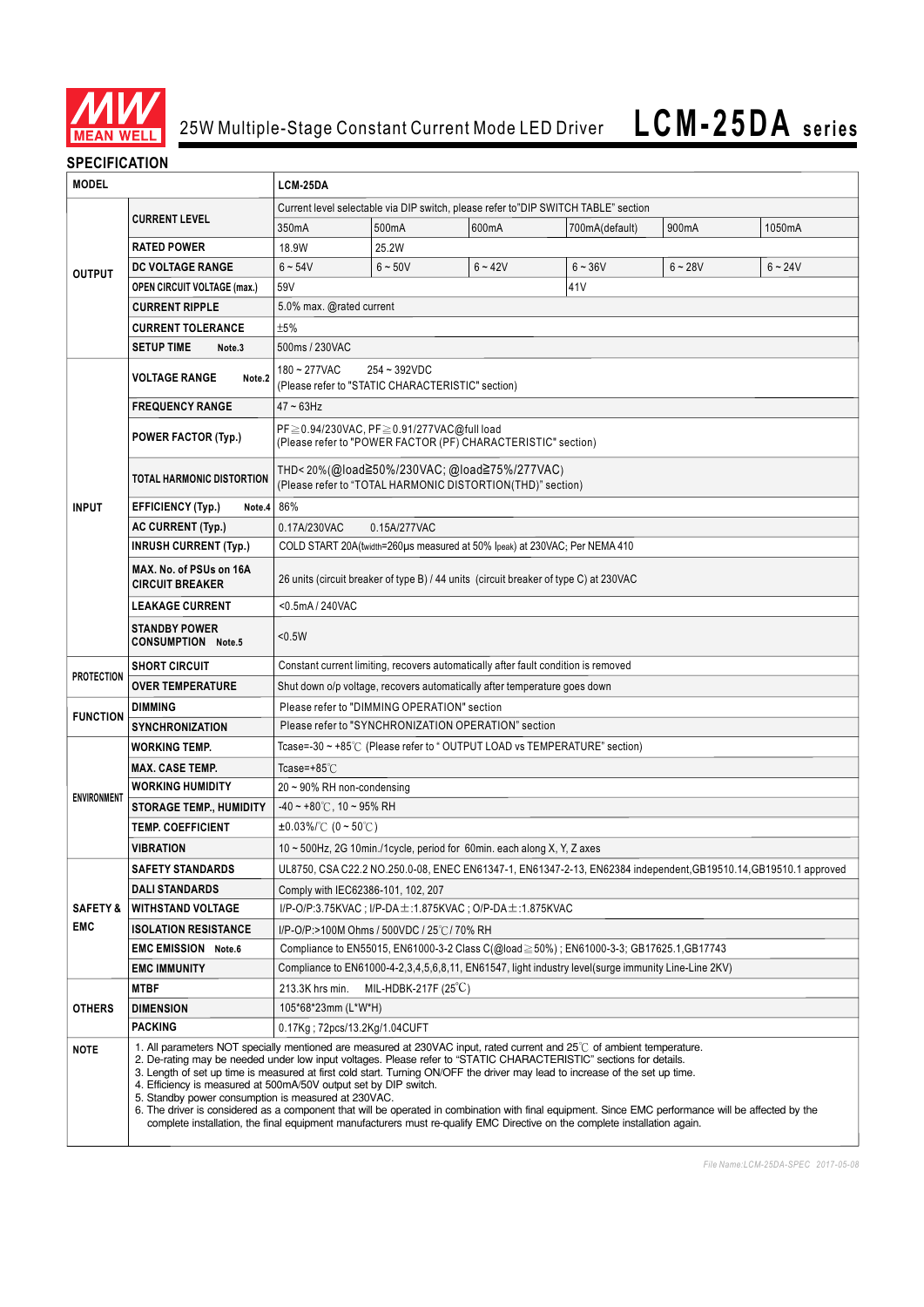

25W Multiple-Stage Constant Current Mode LED Driver

# **LCM-25DA series**



### **DIP SWITCH TABLE**

LCM-25DA is a multiple-stage constant current driver, selection of output current through DIP switch is exhibited below.

| DIP S.W.<br>lo         | 1         | 2              | 3  | 4  | 5         | 6              |    |
|------------------------|-----------|----------------|----|----|-----------|----------------|----|
| 350mA                  |           |                |    |    |           |                |    |
| 500mA                  | ON        |                |    |    |           |                |    |
| 600mA                  | ON        | 0 <sub>N</sub> |    |    |           |                | ЭN |
| 700mA(factory default) | <b>ON</b> | 0N             | ON |    |           | 0 <sub>N</sub> |    |
| 900mA                  | ON        | 0 <sub>N</sub> | ΟN | ON |           | ON             |    |
| 1050mA                 | ON        | 0 <sub>N</sub> | ΟN | ΟN | <b>ON</b> | 0 <sub>N</sub> |    |



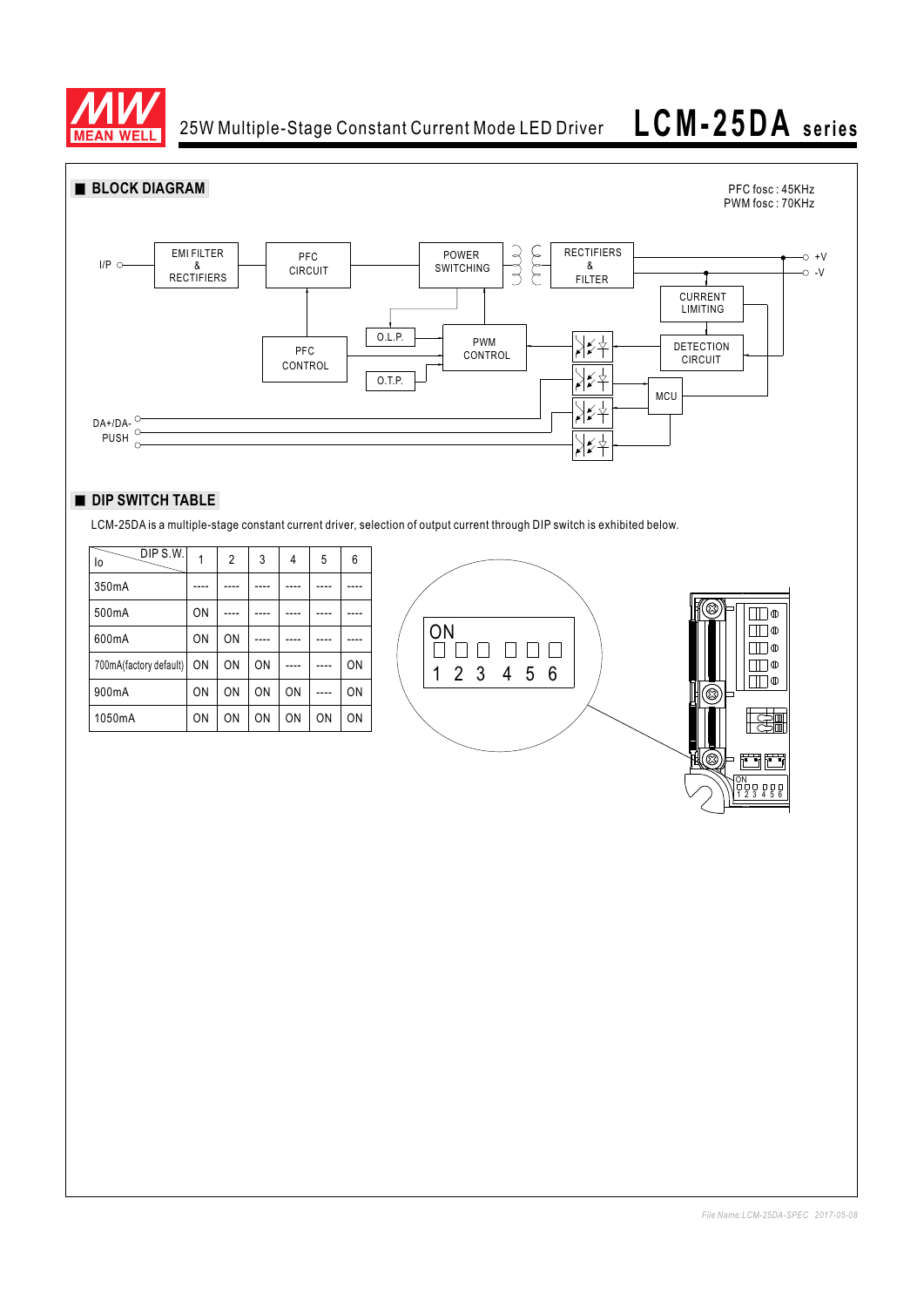

**LCM-25DA series**

## **DIMMING OPERATION**



#### ※**PUSH dimming(primary side)**

| Action                        | <b>Action duration</b> | <b>Function</b>                                                   |
|-------------------------------|------------------------|-------------------------------------------------------------------|
| Short push $\vert$ 0.1~1 sec. |                        | Turn ON-OFF the driver                                            |
| Long push                     | $1.5~10~\mathrm{sec}$  | Every Long Push changes the dimming direction, dimming up or down |
| Reset                         | >11 sec.               | Set up the dimming level to 100%                                  |

The factory default dimming level is at 100%.

• If the push action lasts less than 0.05 sec., it will not lead to a change for the status of the driver.

- Up to 10 drivers can perform the PUSH dimming at the same time when utilizing one common push button.
- The maximum length of the cable from the push button to the last driver is 20 meters.
- The additive push button can be connected only between the PUSH terminal, as displayed in the diagram, and AC/L (in brown or black); it will lead to short circuit if it is connected to AC/N.

#### ※**DALI interface(primary side)**

- Apply DALI signal between DA+ and DA-
- DALI protocol comprises 16 groups and 64 addresses.
- First step is fixed at 6% of output.

#### **SYNCHRONIZATION OPERATION**

- Synchronization up to 10 drivers (1 master + 9 slaves)
- Maximum cable length between each unit : 20 meter.
- Maximum cable length from the master unit to each end of the last slave units : 120 meters.
- · The lighting units driven by LCM units(Slaves) can be dimmed synchronously through a LCM unit(the master) directly controlled via DALI or push dim dimming function. The wiring is shown as follows.

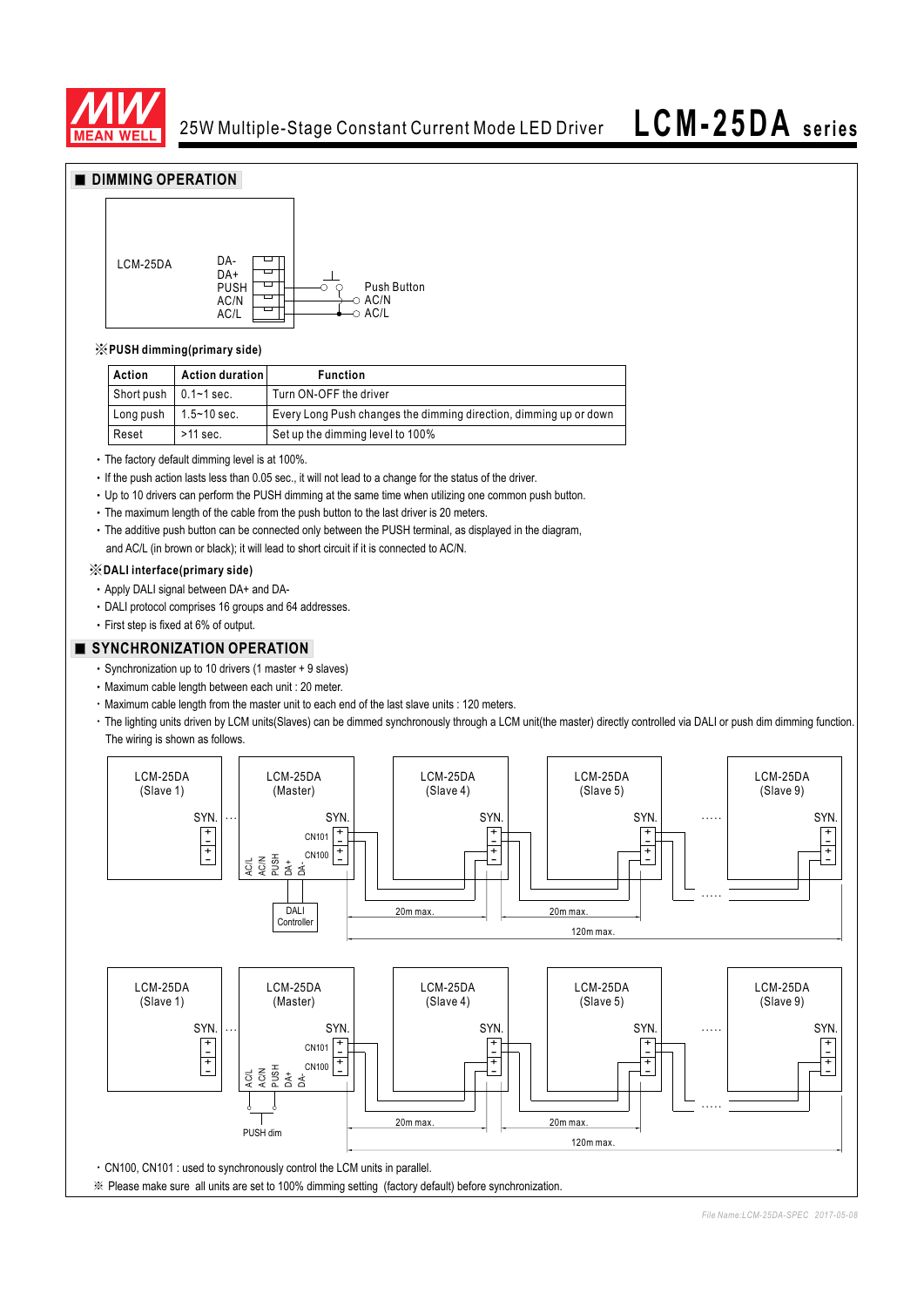

25W Multiple-Stage Constant Current Mode LED Driver

**LCM-25DA series**

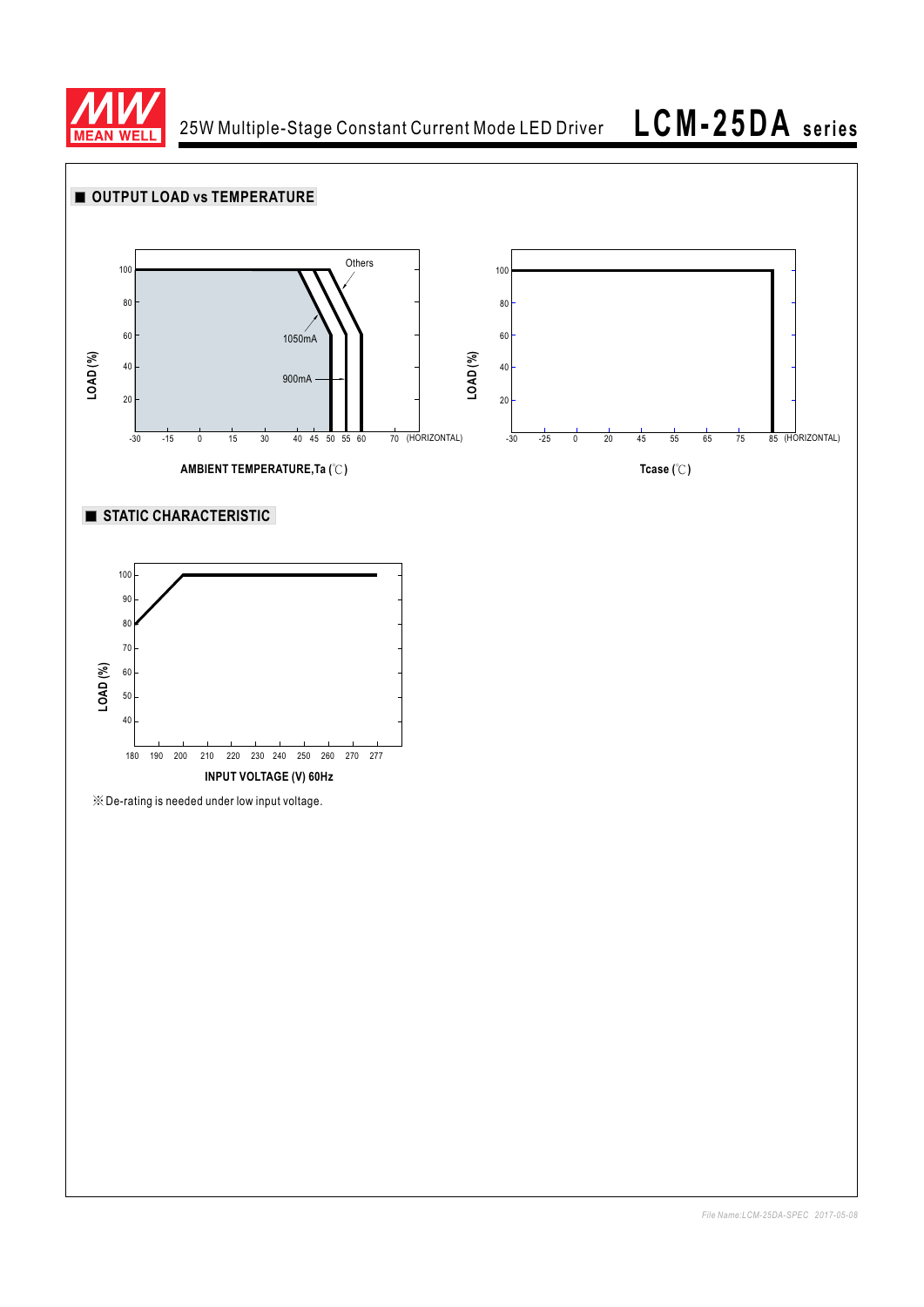

25W Multiple-Stage Constant Current Mode LED Driver **LCM-25DA series**





*File Name:LCM-25DA-SPEC 2017-05-08*